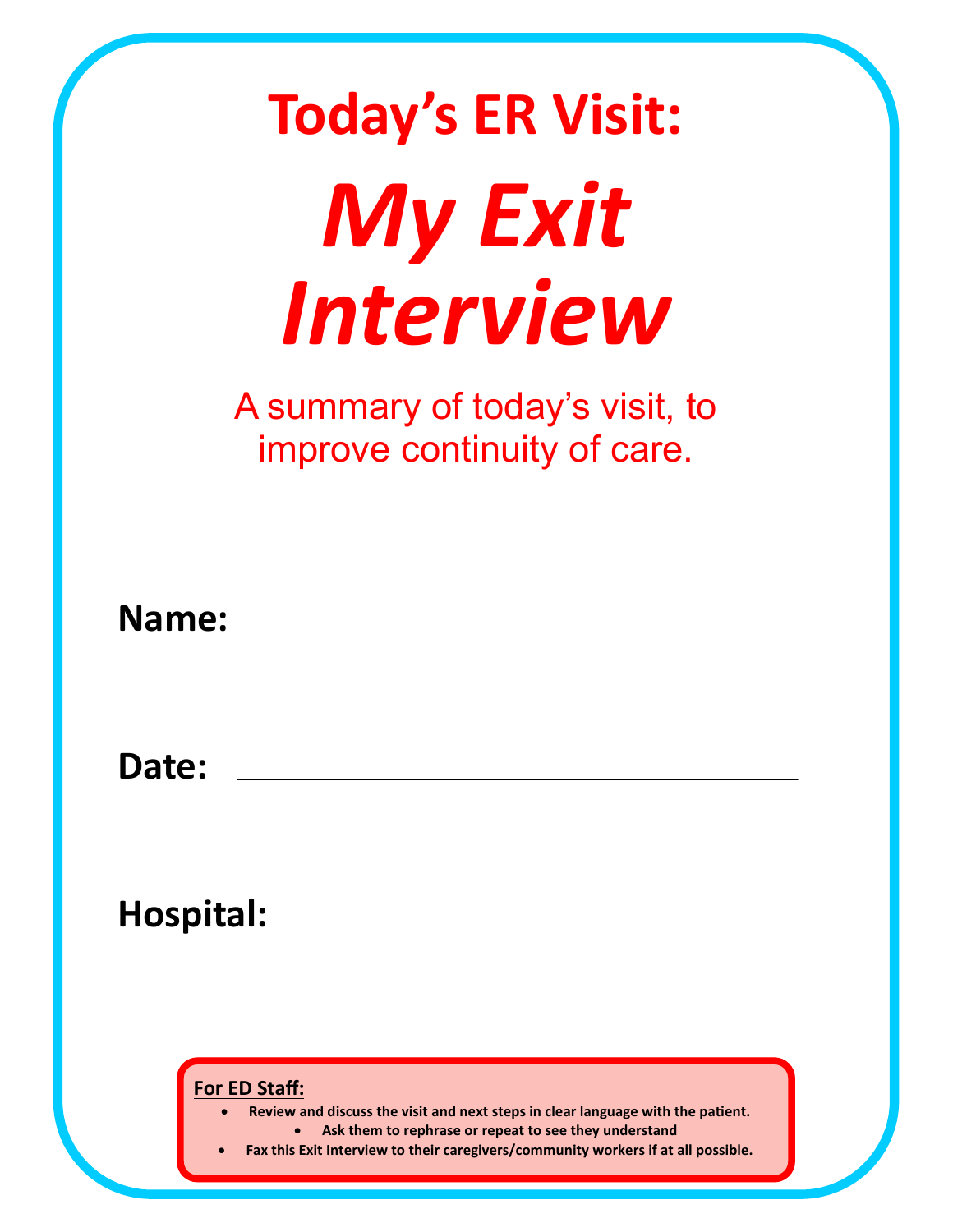## **Today's Visit:**

**Problem that brought me to hospital: Tests that hospital staff did: What hospital staff found out: What hospital staff did to help me:**

**Name(s) of ED staff member that I saw today: (MD, NP, SW, RN, etc.)**

**Additional Information for Primary Care:**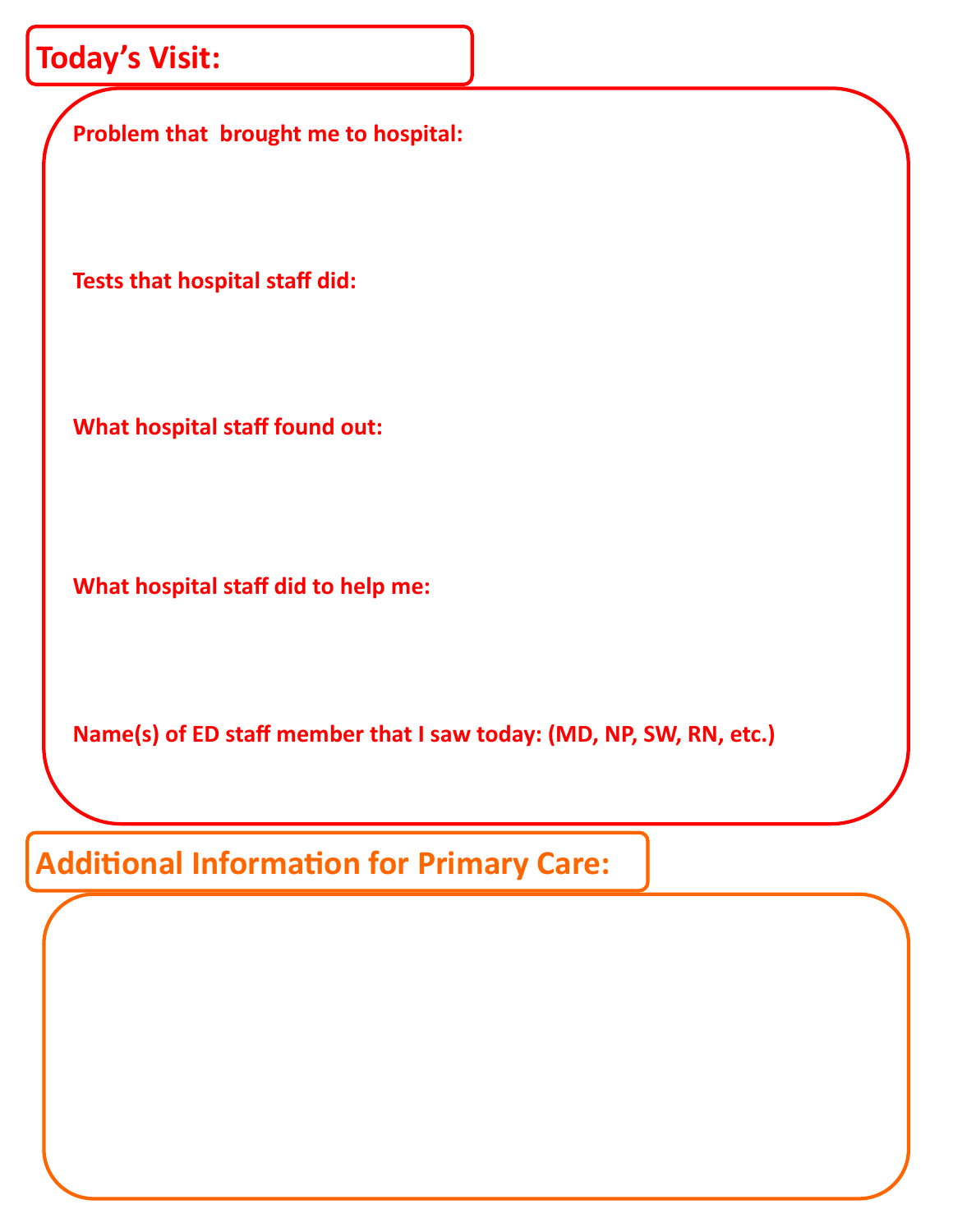| Was a new medication prescribed?<br>If Yes:                                                                                                                                                     |  |               | YES or NO |
|-------------------------------------------------------------------------------------------------------------------------------------------------------------------------------------------------|--|---------------|-----------|
|                                                                                                                                                                                                 |  |               |           |
| I am to take this ______ times per day.                                                                                                                                                         |  |               |           |
| I am to stay on this for ______ days                                                                                                                                                            |  |               |           |
|                                                                                                                                                                                                 |  |               |           |
|                                                                                                                                                                                                 |  |               |           |
| I am to take this _____ times per day.                                                                                                                                                          |  |               |           |
| I am to stay on this for _______ days                                                                                                                                                           |  |               |           |
|                                                                                                                                                                                                 |  |               |           |
|                                                                                                                                                                                                 |  |               |           |
|                                                                                                                                                                                                 |  |               |           |
|                                                                                                                                                                                                 |  |               |           |
| This is someone at the hospital that me, or my caregivers can speak with to<br>plan for any future emergencies:<br>Name:<br><b>Appointments</b><br>Were any other appointments made?<br>If Yes, |  | <b>YES</b> or | <b>NO</b> |
|                                                                                                                                                                                                 |  |               |           |
|                                                                                                                                                                                                 |  |               |           |
|                                                                                                                                                                                                 |  |               |           |
| Will they call me? Yes or No                                                                                                                                                                    |  |               |           |
|                                                                                                                                                                                                 |  |               |           |